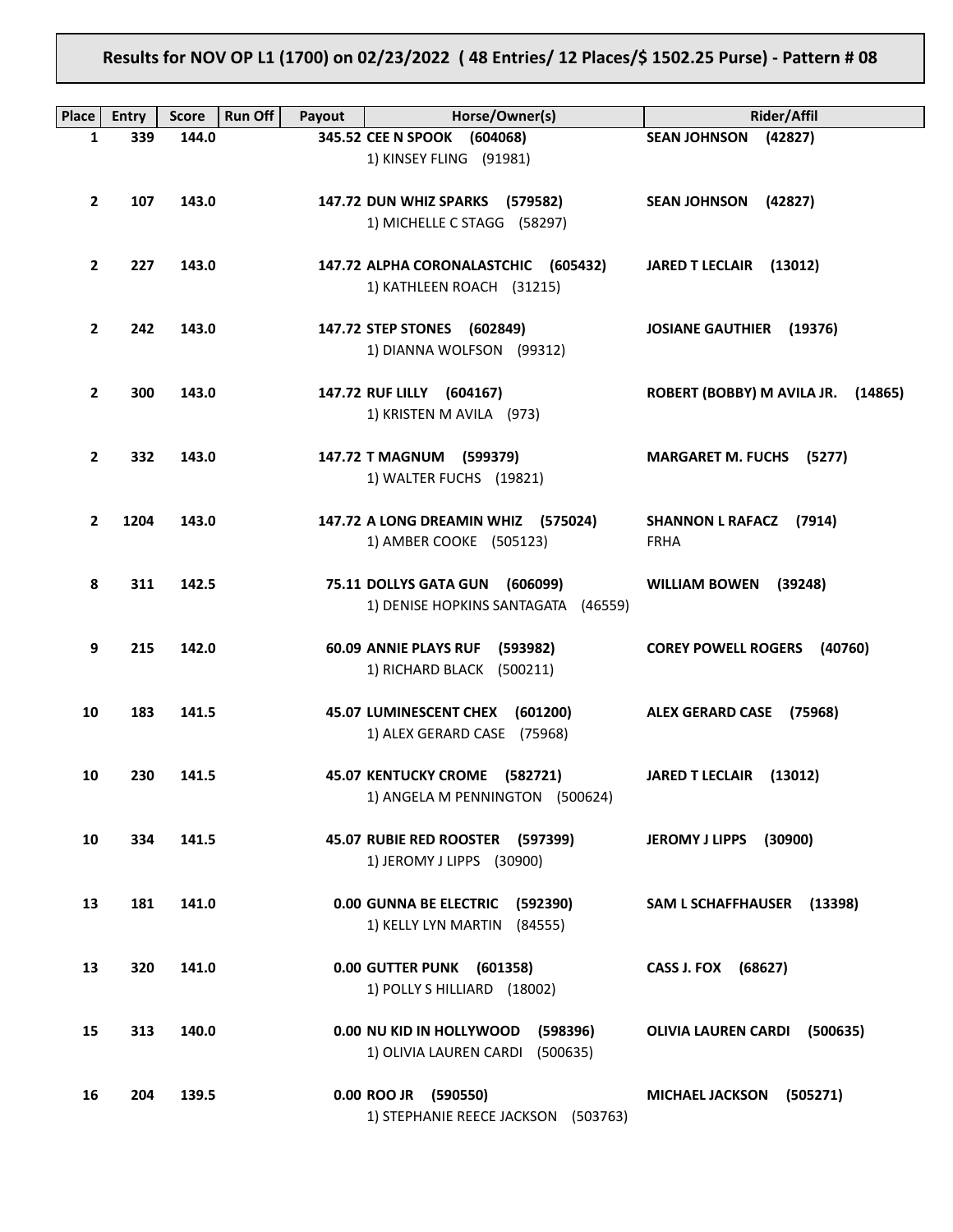| 17 | 134  | 139.0 | 0.00 COLONELS SMOKN SHINE<br>(603386)<br>1) ANDREA L MEINHART (77400)                         | <b>ANDREW G. FOX</b><br>(37720)        |
|----|------|-------|-----------------------------------------------------------------------------------------------|----------------------------------------|
| 17 | 207  | 139.0 | 0.00 SPOOKSLILWHIZ<br>(595040)<br>1) JULIE BURKETT (10086)                                    | <b>DANY PELLETIER</b><br>(30519)       |
| 19 | 193  | 138.5 | 0.00 STEPIN IN THE LIGHT (580732)<br>1) PETER A MORGAN (5985)<br>2) COURTNEY R MORGAN (63385) | MARK J RAFACZ (8054)<br><b>FRHA</b>    |
| 19 | 258  | 138.5 | 0.00 REVOLUTION TWISTER (606678)<br>1) JENNA WOODY (108702)                                   | <b>VINCIENZO P SANTOS</b><br>(48189)   |
| 19 | 319  | 138.5 | 0.00 HOLD THAT MOBSTER (598956)<br>1) AMY J PURCELL (50686)                                   | <b>NATHAN L. MORTON</b><br>(46013)     |
| 19 | 1202 | 138.5 | 0.00 MAJORS CHIC MAGNET (588735)<br>1) MICHAEL D SHYER (78138)                                | <b>HEATHER SERVIES</b><br>(32383)      |
| 23 | 151  | 138.0 | 0.00 IGGY POPS (653489)<br>1) DANAE E WATKINS (111766)                                        | <b>COREY POWELL ROGERS</b><br>(40760)  |
| 24 | 316  | 137.5 | 0.00 WHIZARDS GOTTA GUN<br>(603514)<br>1) MICHAEL VANDEBERG<br>(49945)                        | KEITH A. CEDDIA (34777)                |
| 25 | 336  | 137.0 | 0.00 ALOTTA RUF PLAY (588653)<br>1) ALEX LOFTIN (109457)                                      | <b>JEROMY J LIPPS</b><br>(30900)       |
| 26 | 177  | 136.5 | 0.00 SPANGLED STARLIGHT (599669)<br>1) COLE E JACOBS (83059)                                  | <b>THOMAS W HOYT</b><br>(10662)        |
| 26 | 182  | 136.5 | 0.00 LIL JOES JUICED<br>(598680)<br>1) TAMMY RUSH (111752)                                    | <b>ALEX GERARD CASE</b><br>(75968)     |
| 26 | 226  | 136.5 | 0.00 GVG PALE FACED CHIC (602477)<br>1) DIRTY MONEY LLC (501683)                              | JESSE JOHN CHASE (29634)               |
| 26 | 281  | 136.5 | 0.00 GHOST OF TRASH<br>(604063)<br>1) MASON DORSEY (107332)                                   | <b>HUNTER L DABO</b><br>(60785)        |
| 30 | 318  | 135.5 | 0.00 KLB STEPNOUTDOWNTOWN<br>(605359)<br>1) MAKE IT REIN LLC (506662)                         | <b>NATHAN L. MORTON</b><br>(46013)     |
| 31 | 301  | 134.5 | 0.00 VOO DO SISTER (597719)<br>1) MICHAEL JACKSON (505271)                                    | ALEX GERARD CASE (75968)               |
| 32 | 101  | 0.0   | 0.00 VOODOOS SWAMP WITCH (595474)<br>1) BOBBY ROBERTS (43329)                                 | SHANNON L RAFACZ (7914)<br><b>FRHA</b> |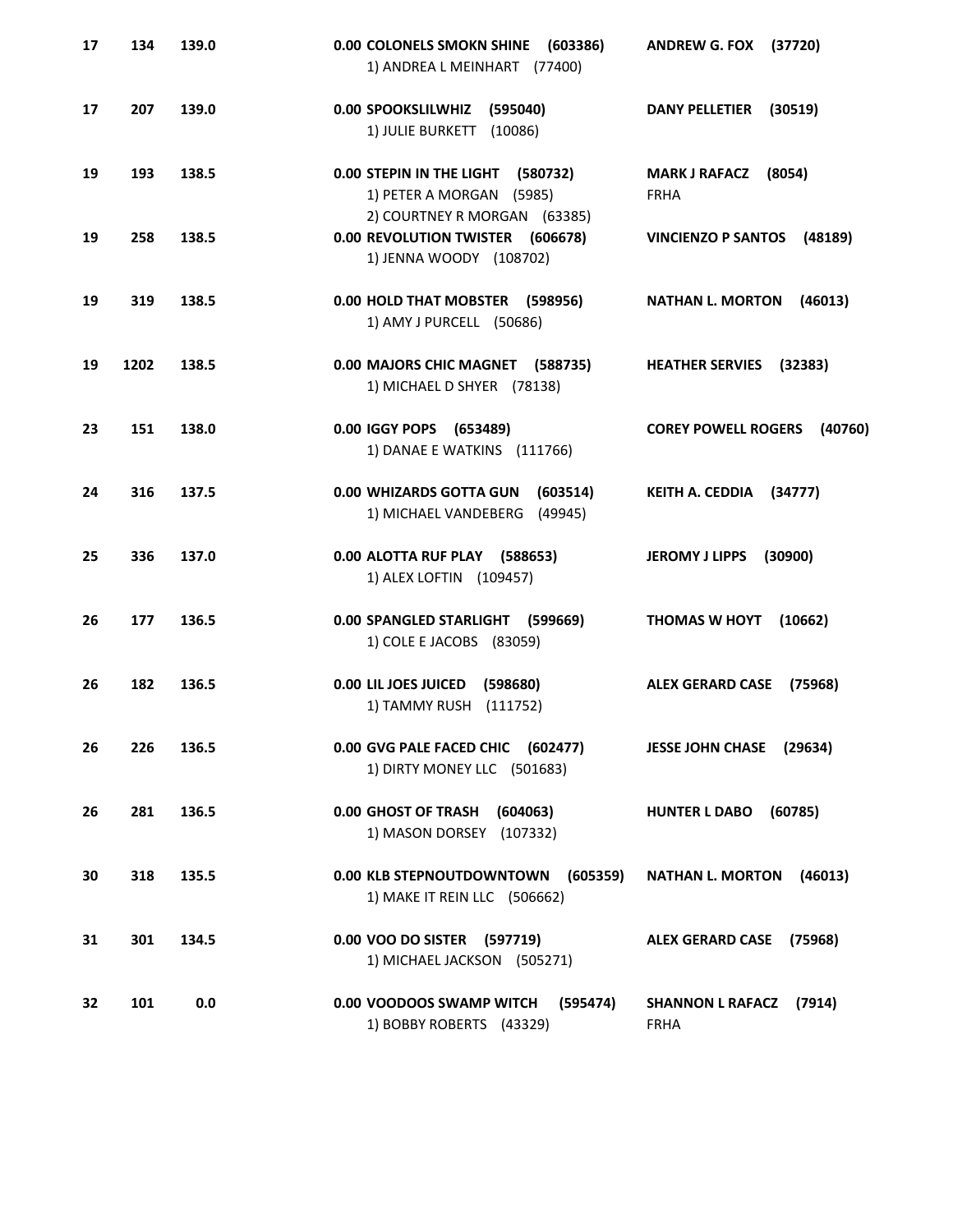| 32 | 103 | 0.0         | 0.00 ALPHA SUSHI CHIC<br>(604888)<br>1) ALPHA QUARTER HORSES LLC (98316)                      | <b>GABRIEL B DIANO</b><br>(40315)     |
|----|-----|-------------|-----------------------------------------------------------------------------------------------|---------------------------------------|
| 32 | 104 | 0.0         | 0.00 GUNNA BET MY BOON (661462)<br>1) CABANA RT LA AURORA (506570)                            | <b>GABRIEL B DIANO</b><br>(40315)     |
| 32 | 113 | 0.0         | 0.00 JAGALICIOUS (584662)<br>1) RACHEL ORY (47484)                                            | RACHEL ORY (47484)                    |
| 32 | 188 | 0.0         | 0.00 ANNIES LOADED GUN (599362)<br>1) BETHANY SIMS (108530)                                   | <b>HEATHER SERVIES</b> (32383)        |
| 32 | 190 | 0.0         | 0.00 AMPED UP WHIZ (604122)<br>1) PATTY HENRY (502812)                                        | <b>HEATHER SERVIES</b> (32383)        |
| 32 | 216 | 0.0         | 0.00 HIGH ROAD LIVE LOAD (582945)<br>1) JILLAINE VILLIO (109662)                              | <b>COREY POWELL ROGERS</b><br>(40760) |
| 32 | 231 | 0.0         | <b>0.00 SHINE FANCY SHINE</b><br>(607352)<br>1) JARED T LECLAIR (13012)                       | <b>JARED T LECLAIR</b><br>(13012)     |
| 32 | 269 | 0.0         | 2) ALLEN C CRAVENS (41061)<br>0.00 INFERNOFORTYFIVE (606130)<br>1) ANGELO C BERRETTINI (2801) | <b>SEAN JOHNSON</b><br>(42827)        |
| 32 | 317 | 0.0         | 2) JAN E BERRETTINI (8087)<br>0.00 UNDENIIABLE (603240)<br>1) BRIAN NOVELLO (49391)           | <b>MATTHEW NOEL PALMER</b><br>(10540) |
| 32 | 322 | 0.0         | 0.00 NOT RUF AT DOLL (602638)<br>1) DEANNA W. PARSONS (84284)                                 | CASS J. FOX<br>(68627)                |
| 32 | 335 | 0.0         | 0.00 NOT A RUF SPRING<br>(606797)<br>1) VAUGHN C. ZIMMERMAN (15106)                           | <b>JEROMY J LIPPS</b><br>(30900)      |
| 32 | 338 | 0.0         | 0.00 A GUNNERS ENTERPRISE (571777)<br>1) DANA MARIE RASCH (503121)                            | DANA MARIE RASCH (503121)             |
| 32 | 347 | 0.0         | 0.00 LIGHT UP YOUR SIX<br>(603683)<br>1) SLIDE OR DIE LLC (83969)                             | <b>MATTHEW NOEL PALMER</b><br>(10540) |
| 46 |     | 142 Scratch | 0.00 HUNTERS REVENGE (603530)<br>1) RANCHO DELUXE LLC (103346)                                | <b>MATT MILLS</b> (25849)             |
| 46 |     | 264 Scratch | 0.00 WALLABERRI CAT (655404)<br>1) GEORGE R BELL (3684)                                       | <b>GEORGE R BELL</b><br>(3684)        |
| 46 |     | 304 Scratch | 2) CAROL BELL (59432)<br>0.00 WHIZKEY N PEPPY (657081)<br>1) KRISTINA KEENAN-HALL (26254)     | JEANNE M LEVINE (16238)               |

Show Secretary: